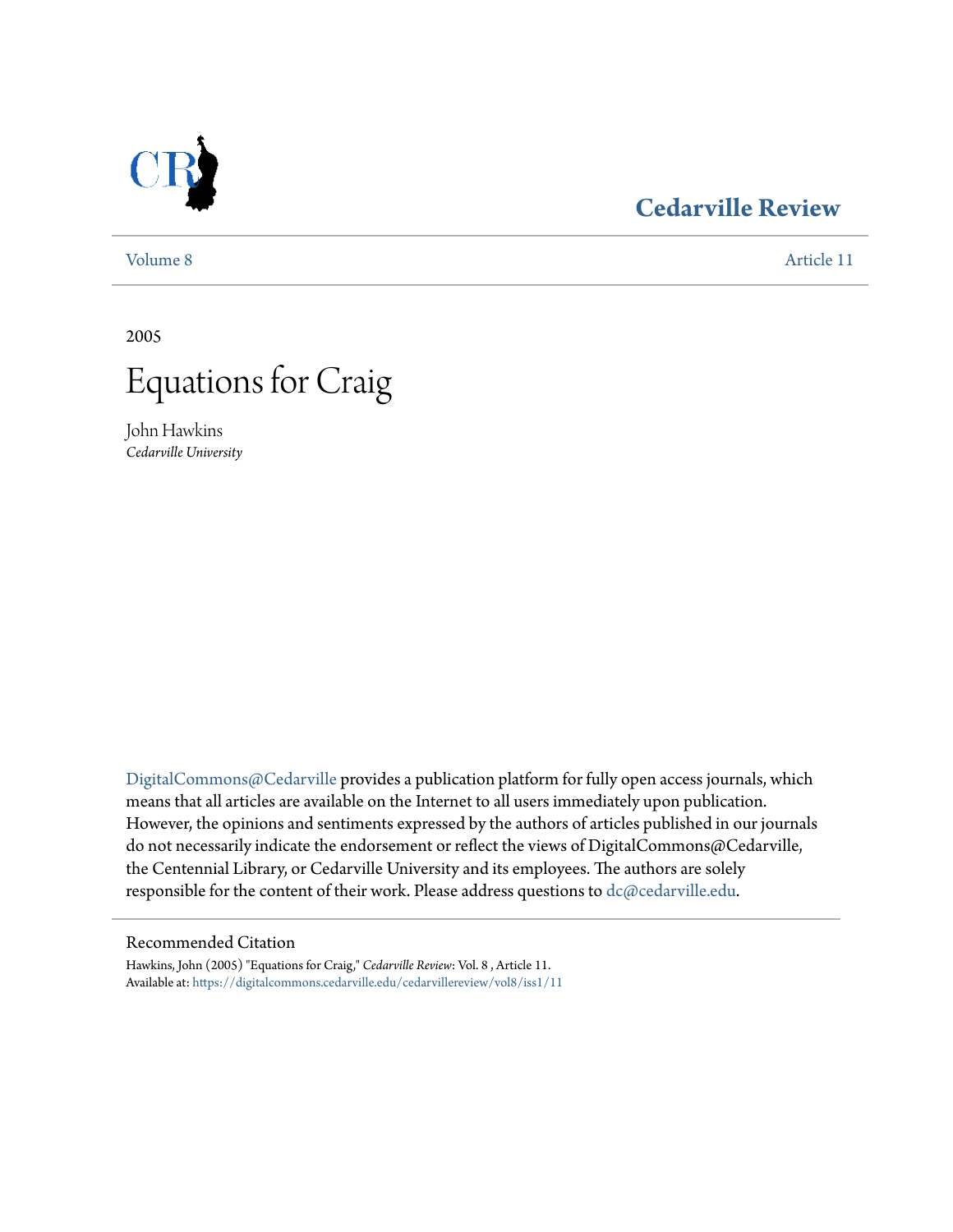## Equations for Craig

Browse the contents of [this issue](https://digitalcommons.cedarville.edu/cedarvillereview/vol8/iss1) of *Cedarville Review*.

#### **Keywords**

Poetry

## **Creative Commons License**<br> **C** 000

This work is licensed under a [Creative Commons Attribution-Noncommercial-No Derivative Works 4.0](http://creativecommons.org/licenses/by-nc-nd/4.0/) [License.](http://creativecommons.org/licenses/by-nc-nd/4.0/)

Follow this and additional works at: [https://digitalcommons.cedarville.edu/cedarvillereview](https://digitalcommons.cedarville.edu/cedarvillereview?utm_source=digitalcommons.cedarville.edu%2Fcedarvillereview%2Fvol8%2Fiss1%2F11&utm_medium=PDF&utm_campaign=PDFCoverPages)



This poetry is available in Cedarville Review: [https://digitalcommons.cedarville.edu/cedarvillereview/vol8/iss1/11](https://digitalcommons.cedarville.edu/cedarvillereview/vol8/iss1/11?utm_source=digitalcommons.cedarville.edu%2Fcedarvillereview%2Fvol8%2Fiss1%2F11&utm_medium=PDF&utm_campaign=PDFCoverPages)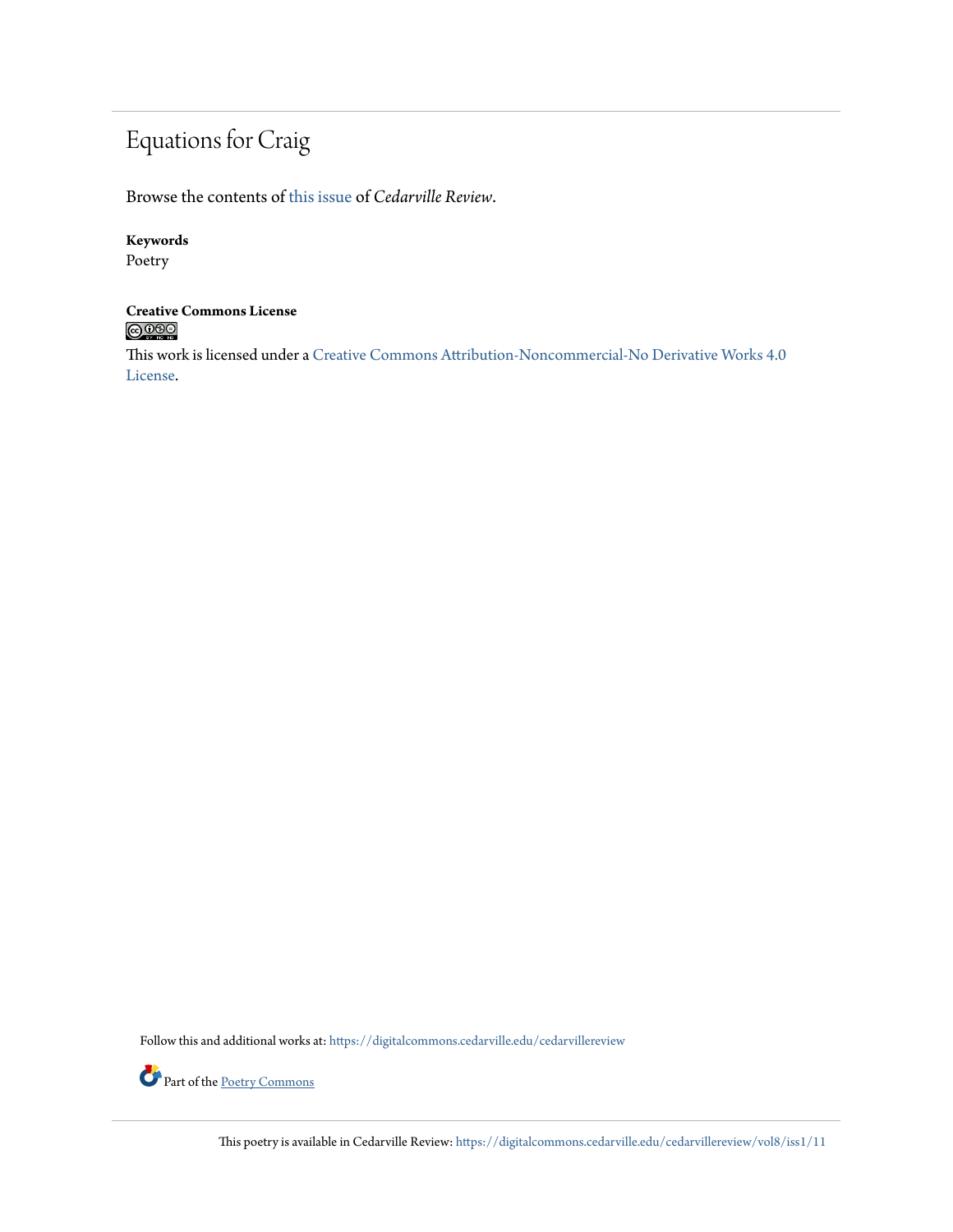# **Equations for Craig**

**by John** Hawkins

•

I sense your smile in that perfect Sistine curve-One finger extended in glorious Form. I always placed you above geometrics; It appears by the curve of the moon I was wrong.

See perfect timing in the movement of the stars. Sweeping, blinding circles set at angles from the Dawn of time; I have only valued them for legends that They told of Men with swords, Dragons long with grace and Mangers in the sand.

Yet if you were not Logical in laying out the oceans Of sky-Corners pulled taut-No numbered order in the stories that they tell,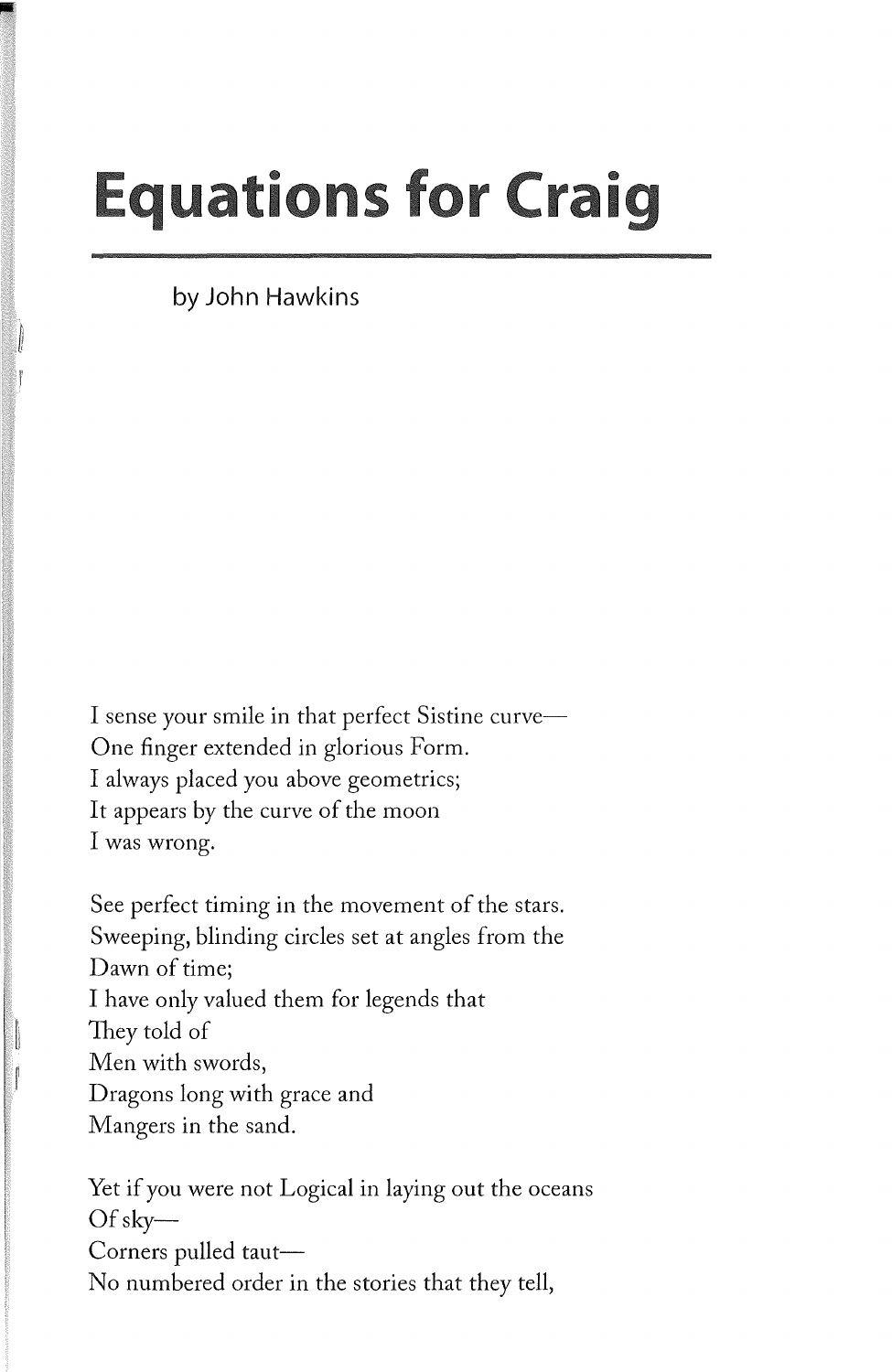| There           | would                            | be        |                   | Chaos     |        |  |
|-----------------|----------------------------------|-----------|-------------------|-----------|--------|--|
| Melting<br>Down |                                  |           | Rhythm            |           |        |  |
| Lion            |                                  | Fish      |                   |           | Under  |  |
| Handed          |                                  |           |                   |           |        |  |
| Backwards       |                                  | Forwards  | Bear              |           |        |  |
| Sdrawkcab       |                                  |           |                   |           | Loss   |  |
| Melody          |                                  |           |                   |           |        |  |
| No              | Yes                              | No<br>Yes | No<br>Yes<br>Gain | No<br>Yes | No     |  |
|                 |                                  |           |                   |           | Broken |  |
|                 | Schizophrenic nightmares of mass |           |                   |           |        |  |

Nightmares

Self

It would be Hell.

I feel a bit betrayed. I thought you more Romantic. More Blake than Newton-The shock is like finding the Sum of two and two is five. How did Carroll write ofWondcrland?